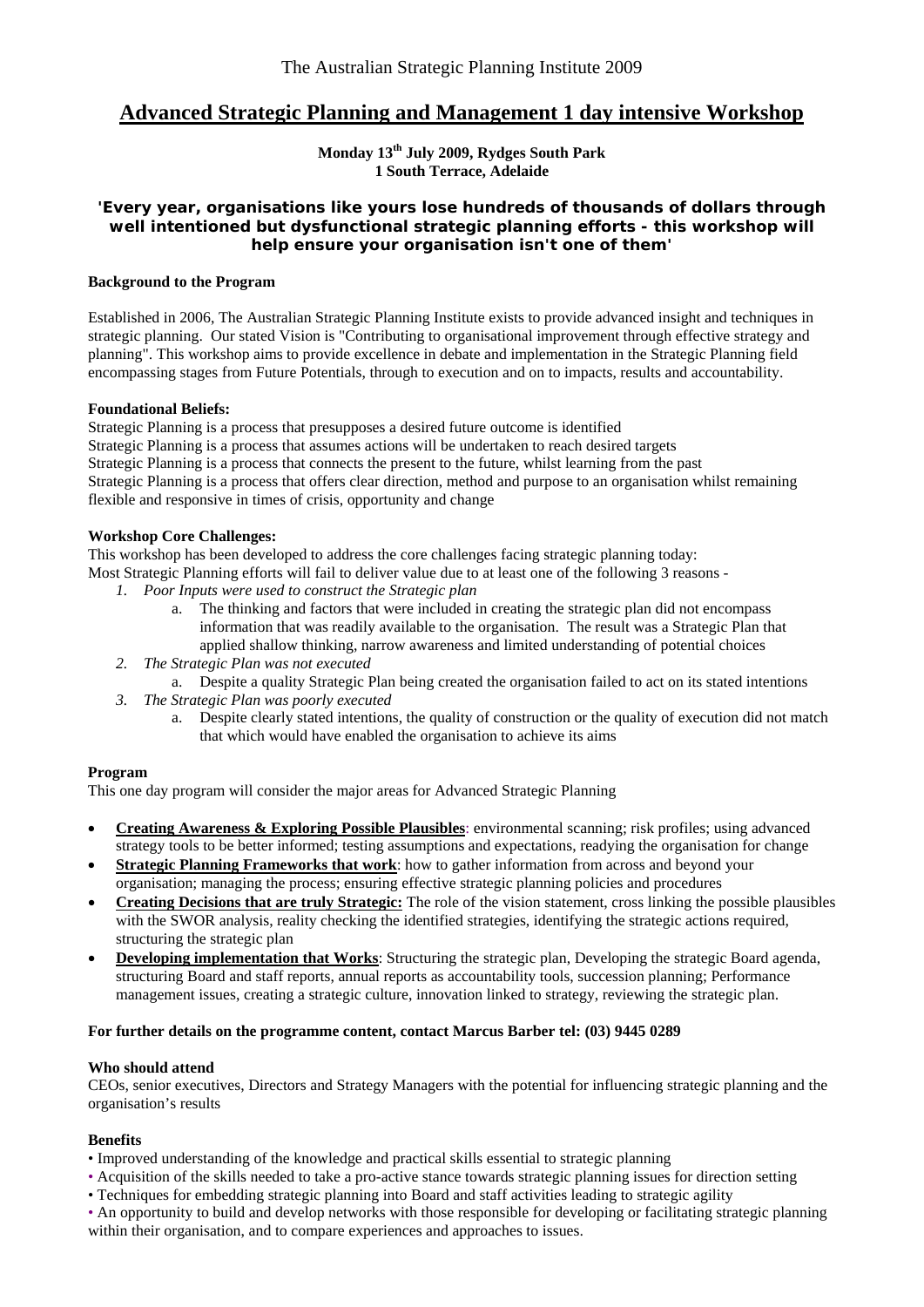#### *Program Presenters*

| <b>Marcus Barber</b>                                                                                                | He is a regular contributor to Australia's leading         |
|---------------------------------------------------------------------------------------------------------------------|------------------------------------------------------------|
| <b>Experience</b>                                                                                                   | Innovation magazine Fast Thinking.                         |
| Marcus is Australia's leading Strategic Futurist and one of                                                         |                                                            |
| Australia's top Value Systems specialists. His skills have                                                          | Marcus is the founder of the Australian Strategic Planning |
| been utilised by the likes of Telstra, Victoria Police,                                                             | Institute and an advisory board member of the Australian   |
| DIIRD, Deakin University, CPA Australia, Gold Coast                                                                 | <b>Bill of Rights Initiative</b>                           |
| Water, Fosters Australia, South East Business Networks                                                              |                                                            |
| and HomeGround Services among many others.                                                                          | Qualifications                                             |
|                                                                                                                     | M.Sc, Strategic Foresight; Swinburne University            |
| He is the facilitator of the strategic futures block at the                                                         | Master Practitioner Neuro-Linguistic Programming           |
| Centre for Defence and Strategic Studies in Canberra, the                                                           | (NLP), International NLP Training Association              |
| premiere management training program for the                                                                        | Level 1 & Level 2 certification, Spiral Dynamics;          |
| Department of Defence that brings military personnel                                                                | National Values Centre USA                                 |
| from around the globe to a year long residential strategy                                                           | Corporate Transformations Certification; National Values   |
| training program.                                                                                                   | Centre USA                                                 |
|                                                                                                                     | Grad. Cert. Teaching & Learning; Napier University         |
| Marcus was the co-presenter on the National Geographic                                                              | Scotland (via SUT)                                         |
| Channel's TV series 'Future Matters', has presented at                                                              | Cert.IV in Training & Assessment; Holmesglen               |
| numerous conferences in Australia and overseas; is author                                                           |                                                            |
| of 'The Money Tree and How to Grow One - Creating                                                                   | <b>Professional Memberships</b>                            |
| Success in Your Business' and the soon to be completed                                                              | Professional Life Member of the World Futures Society      |
| 'Killing Trends: the Graceful Art of Innovation'.                                                                   | Fellow, Australian Sales and Marketing Institute           |
|                                                                                                                     |                                                            |
|                                                                                                                     |                                                            |
|                                                                                                                     |                                                            |
| <b>Steven Bowman</b>                                                                                                | He currently works with over 1,000 organisations each      |
|                                                                                                                     | year in Australia, New Zealand and Asia in Governance,     |
| <b>Experience</b>                                                                                                   | Executive Leadership and Consciousness at work             |
| Steve is one of Australia's leading Governance and Senior                                                           |                                                            |
| Executive Team specialists, having previously held                                                                  | Qualifications                                             |
| positions as National Executive Director of the                                                                     | Bachelor of Applied Science (Speech Pathology) La          |
| Australasian Institute of Banking and Finance, Australian                                                           | Trobe Uni. Melbourne                                       |
| Society of Corporate Treasurers, General Manager of                                                                 | Graduate Diploma of Communication Disorders La Trobe       |
| ExpoHire (Australia) Pty Ltd, Assistant Director of CPA<br>Australia and Director of the American College of Health | Uni. Melbourne                                             |
|                                                                                                                     | Master of Arts (Speech Pathology) George Washington        |
| Care Administrators, He is a past President of the<br>Australian Society of Association Executives, and has         | Uni Washington DC                                          |
| held numerous other Board positions.                                                                                | Master of Association Management George Washington         |
|                                                                                                                     | Uni Washington DC                                          |
| He has consulted to a wide range of commercial,                                                                     | Certificate in Association Management Mt Eliza Business    |
| professional, philanthropic and charitable organisations,                                                           | School                                                     |
| and has authored or co-authored over 14 books on                                                                    | Advanced Certificate in Association Management Mt          |
| Governance and Executive Leadership. He was the                                                                     | Eliza Business School                                      |
| founder and Associate Program Director of the Certificate                                                           |                                                            |
| and Advanced Certificate in Association Management at                                                               | <b>Professional Memberships</b>                            |
| Monash Mt Eliza Business School for 11 years.                                                                       | Fellow-Australian Institute of Company Directors           |
|                                                                                                                     | Fellow- Corporate Law and Accountability Research          |

#### Comments from Past Participants

"An outstanding presentation-the stunning case examples from the presenter's experience were excellent"

"The enthusiasm and wealth of knowledge was inspiring"

"Excellent presentation and generous in giving knowledge"

"Awesome-a wonderful presentation and skilful enjoyable presenters"

 "…the most informative, practical, enjoyable training session on any topic I have attended"

"Excellent to have a speaker passionate about the topic"

"Forceful ideas, very useful notes"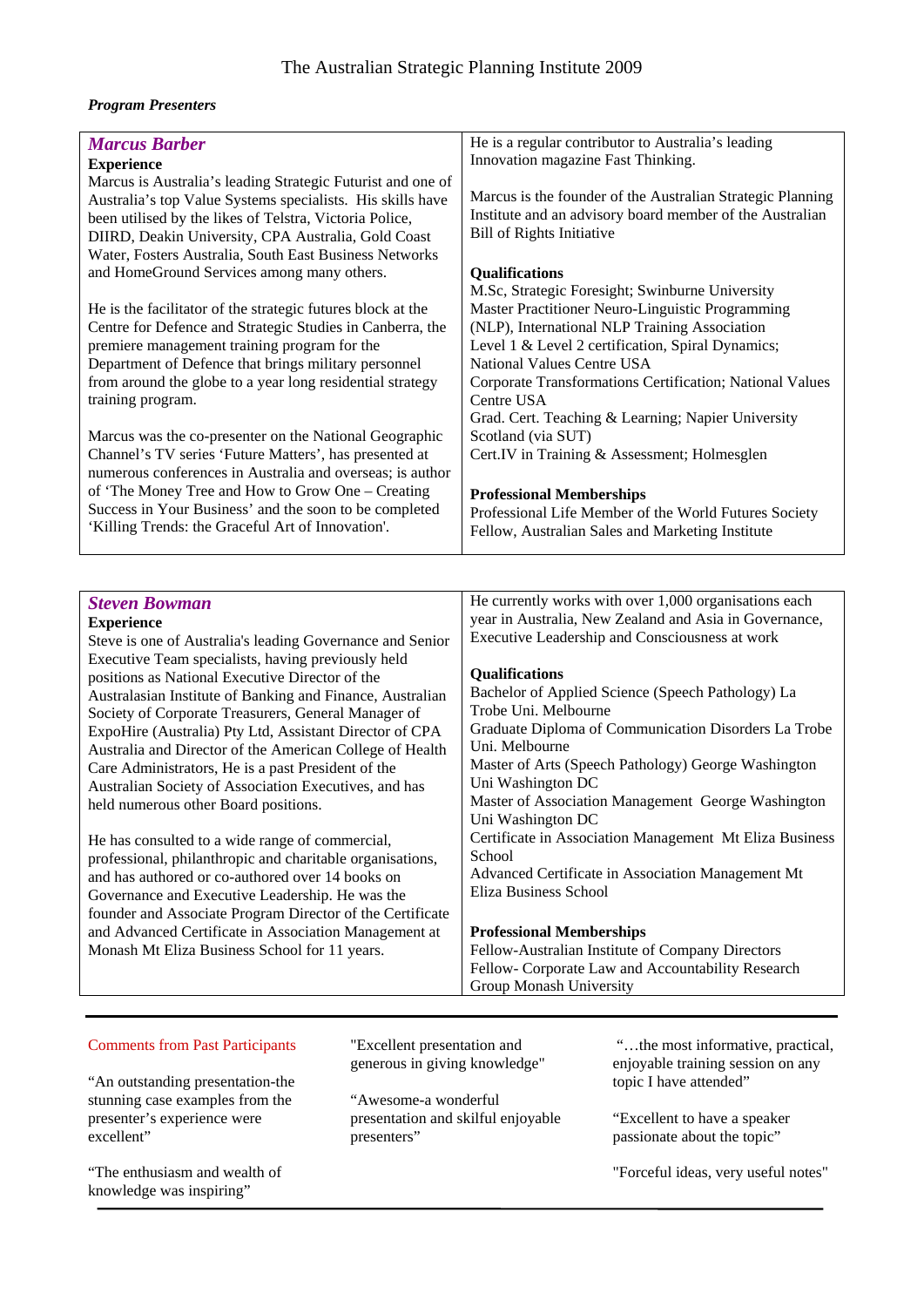#### **Learning Applications**

The program will utilise an array of techniques, including dynamic presentations, real life case studies, and small- and full-group discussions to fully engage the participant members in this workshop so that benefits are maximised through drawing on the knowledge and experience of each participant.

Each subject matter expert will provide insights into the specific tools and approaches that ought to be included in your Organisation's Strategic Planning process to enhance the desired outcome from your Organisation's Strategic Plan

In the facilitated panel format in the second half of the day, participants are encouraged to 'come armed' with a critical question to put to the expert panel. The Panel answers will be targeted directly to your needs, providing you with the opportunity to gain customised

insights that you can immediately apply within your organisation.

Subject to time availability the Panel will attempt to cover all participants and address their specific organisational question.

#### *Expected Outcomes from Workshop*

- 1. An awareness of the key elements required in an effective Strategic Planning process;
- 2. Clear understanding of the ways each element contributes to more effective Strategic Plans
- 3. An understanding of the next steps to improve your Organisation's Strategic Planning initiatives.

## **Date:** *Monday 13th July 2009* **Venue:** *Rydges South Park, 1 South Terrace, Adelaide*

**Time**: 9am till 4.30pm

**Content:** Generating Strategic awareness and exploring emerging strategic issues Strategic planning frameworks and creating strategic decisions (Part 1) Strategic planning frameworks and creating strategic decisions (Part 2) Implementation and accountability Open Panel - exploring your specific organisational questions and issues

## **The TASPI Strategic Planning workbook is included – an excellent reference tool and note taking guide that can be used by all people in your organisation!**

### **Please Note: Morning tea, Lunch and Afternoon tea will be provided to all participants**

#### **Participation Fee**

\$485 for an individual (GST incl) or for two or more people from same organisation, \$440 per person (GST incl)

**Enquiries to** Marcus Barber; **Tel:** (03) 9445 0289 by email at [answers@lufg.com.au](mailto:answers@lufg.com.au)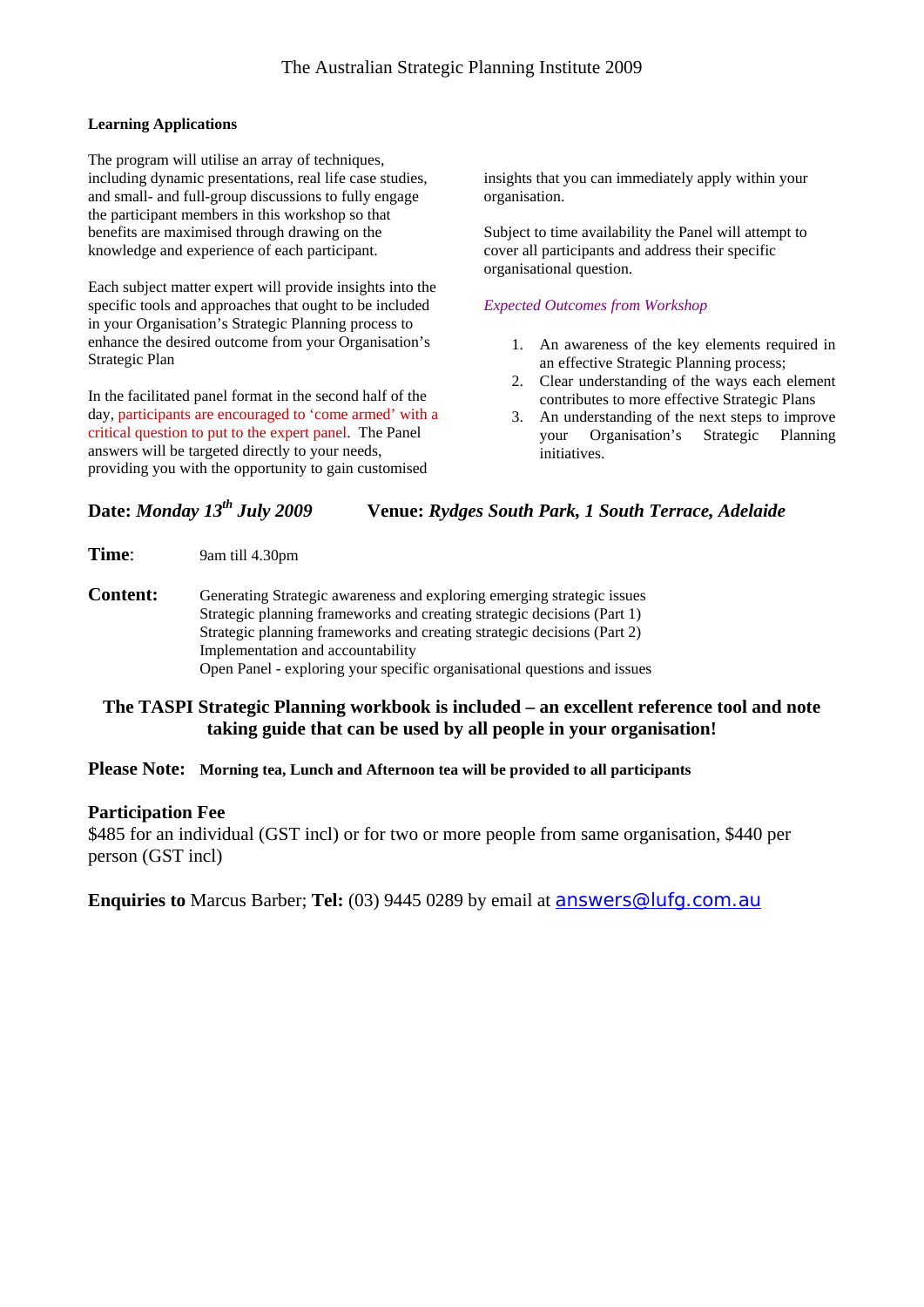*All information contained in this flyer is correct at the time of sending, but may be subject to change.* 

## **Bookings:**

# **Registration and Tax Invoice**

Yes! Please register me for the Advanced Strategic Planning and Management 1 day intensive Workshop

# **Tax Invoice/Registration Details:**

| I enclose payment of \$_____________ for ______ people. Payment details as follows:                                                                                                                 |
|-----------------------------------------------------------------------------------------------------------------------------------------------------------------------------------------------------|
| $\Box$ Cheque payable to LifeMastery (Aust) Pty Ltd. (ACN 005 989 088; ABN 94 856 975 323)                                                                                                          |
| OR charge my Credit Card: $\square$ Bankcard $\square$ Master Card $\square$ VISA                                                                                                                   |
|                                                                                                                                                                                                     |
| Expiry ______/_____                                                                                                                                                                                 |
|                                                                                                                                                                                                     |
|                                                                                                                                                                                                     |
| Email, fax or mail your completed details with payment to:<br><b>LifeMastery (Aust) Pty Ltd</b><br>Email: bowman@lifemastery.com.au<br>Fax: 03 9445 0327<br>Mail: 17 Gordon Grove, Malvern Vic 3144 |